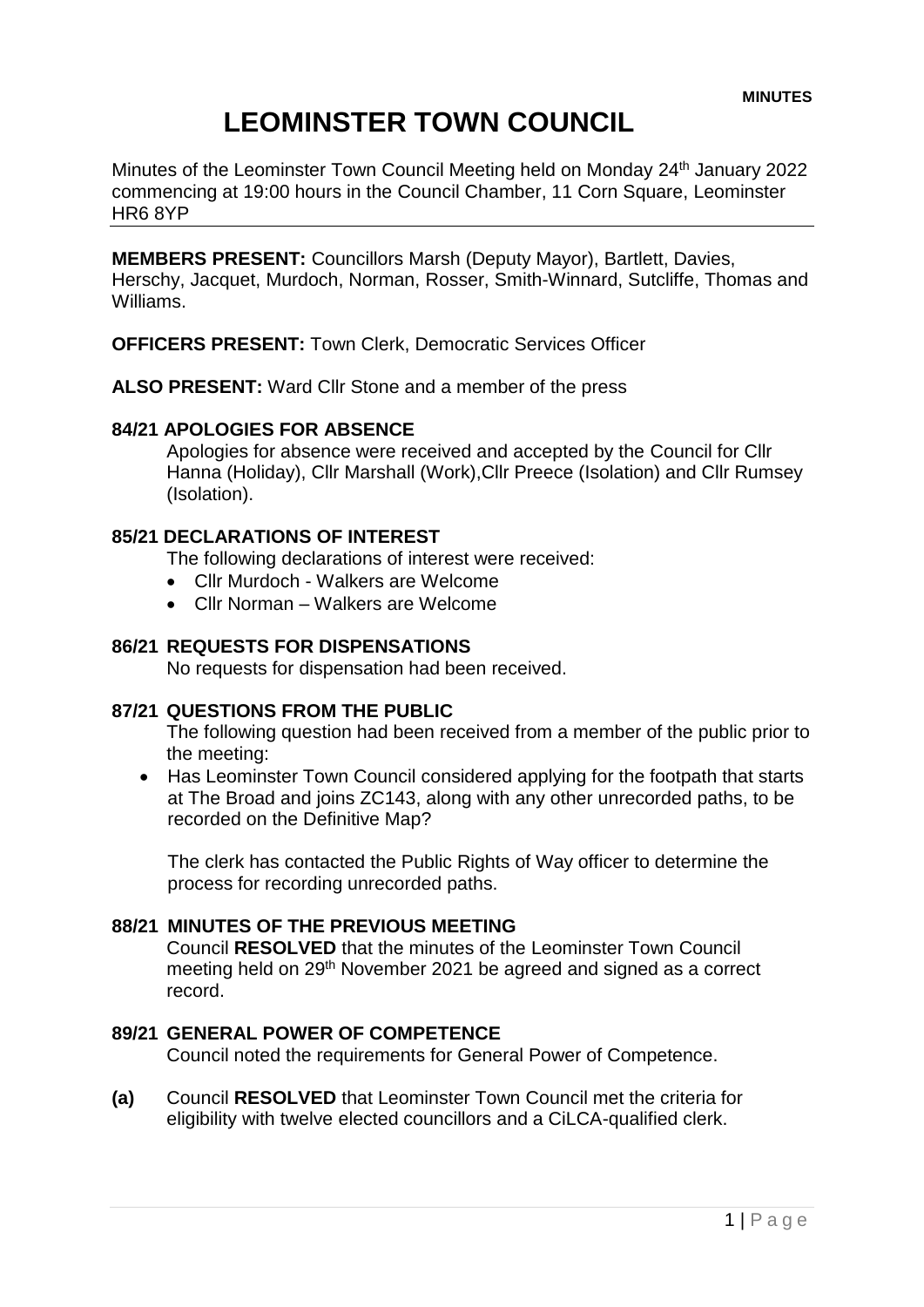**(b)** Council **RESOLVED** to adopt the General Power of Competence which would be reviewed at the first meeting following the next ordinary election of the Council in 2023.

## **90/21 CLERK'S REPORT**

Council noted the following Clerk's Report:

- Sewerage Works the clerk has been contacted by a member of the public, Herefordshire Council and Welsh Water, to set up an online meeting during office hours, to discuss the capacity of Leominster sewerage works. The clerk will set up a zoom meeting for 7<sup>th</sup> February 2022 and forward details to Councillors.
- The clerk will be on annual leave from  $26<sup>th</sup>$  January 1<sup>st</sup> February 2022.
- Parish Summit Cllr Thomas advised that he attended the Parish Summit on 17<sup>th</sup> January 2022. Herefordshire Council are promoting collaborative working including hospital trusts and Wye Valley NHS Trust. The main complaint has been ambulance response times. Leominster First Responders are seeking funding for a replacement vehicle due to issues with their current vehicle.
- Apologies for Absence Councillors should advise the clerk in writing, prior to the meeting, with their apologies and provide a reason.

# **91/21 COMMITTEE PREFERENCES**

Council **RESOLVED** to appoint Cllr Jacquet to sit on the following Committees:

- Planning & Highways Committee
- Environment & Services Committee
- Communication & Events Committee

## **92/21 FINANCES**

- **(a) Accounts Paid and Invoices for Payment –** It was **RESOLVED** to ratify the payment of invoices for December 2021 and January 2022, as outlined on the payment statements provided.
- **(b) Income & Expenditure Report Month 9** Council **RESOLVED** to accept the Income & Expenditure Report for Month 9 and accompanying notes.
- **(c) Risk Register –** Council **RESOLVED** to adopt the updated Governance and Management Risk Register and to review the register annually.

## **93/21 BUDGET 2022/23**

Council reviewed the final budget presented for 2022/23 financial year that had been developed by the appointed Budget Task & Finish Group. Public consultation had taken place by means of an online survey and engaging with residents at the Friday Market and Farmers Market and this had informed the budget setting process.

Following discussion, the proposals were put to a named vote and agreed unanimously.

For: Councillors Marsh, Bartlett, Davies, Herschy, Jacquet, Murdoch, Norman, Rosser, Smith-Winnard, Sutcliffe, Thomas and Williams.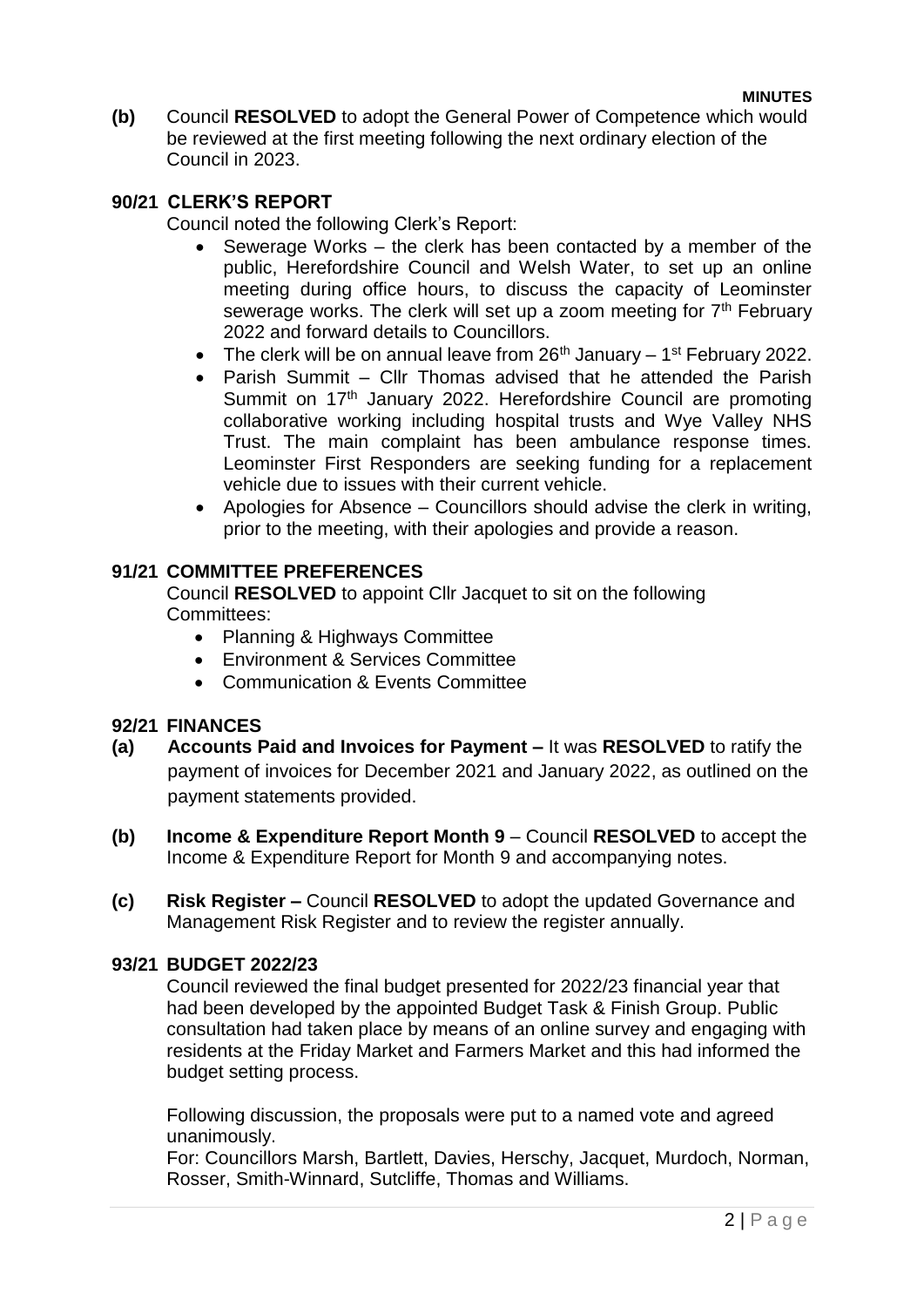Against: None Abstentions: None

Following the named vote, Council **RESOLVED** to formally adopt the Budget for 2022/23.

Cllr Sutcliffe suggested publicising the use of Thermafleece cosy wool, to insulate the roof at 11 Corn Square, in Leominster News.

## **94/21 PRECEPT 2022/23**

The recommendation from the Budget Task & Finish Group, that a precept of £598,117 be requested from Herefordshire Council for 2022/23, was put to a named vote and agreed unanimously.

For: Councillors Marsh, Bartlett, Davies, Herschy, Jacquet, Murdoch, Norman, Rosser, Smith-Winnard, Sutcliffe, Thomas and Williams.

Against: None

Abstentions: None

Following the named vote, Council **RESOLVED** to request a precept of £598,117 from Herefordshire Council for 2022/23, which would result in a Band D charge of £164.18, an increase of 3.9% on last year.

# **95/21 CCTV REVENUE FUNDING 2022/23**

Council **RESOLVED** to accept the request, from Herefordshire Council, for the contribution towards CCTV in Leominster for 2022/23.

Council noted that there have been a number of incidents in Central Car Park and that these should be reported to the police. The clerk advised that there may be provision to install CCTV in Central Car park through the rollout of Leominster Town Wi-Fi by Westend WiFi.

# **96/21 TRAINING AND DEVELOPMENT POLICY**

Council **RESOLVED** to adopt the Training and Development Policy.

The clerk advised Councillors to contact her if they have any training needs requirements either as a group or individually.

Cllr Thomas suggested inviting planning officers at Herefordshire Council to give a presentation to the Council.

Council noted that the clerk can provide copies of a 'Planning Overview' training pack, prepared by HALC. Councillors to advise the clerk if they would like a copy.

Cllr Sutcliffe advised that he would like to attend a GDPR course.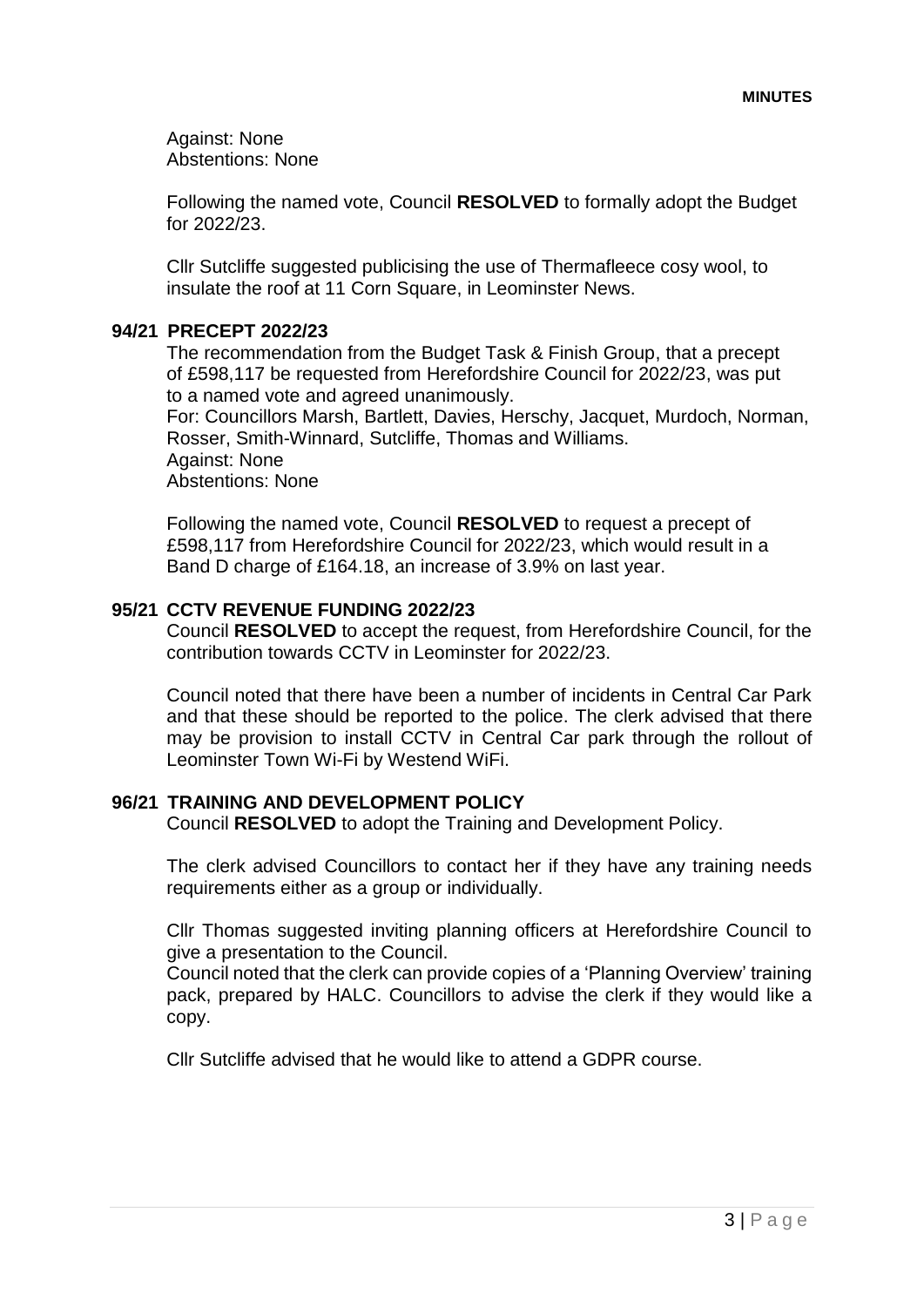# **97/21 REPORTS**

The following reports were received:

## **Cllr Thomas – Transport for Wales**

Council noted that Transport for Wales have published a consultation document regarding railway services. The Chairman of the Rail User Group has advised that there are errors in the timetables.

# **Leominster North Ward Report from Ward Cllr Stone**

The council noted the report contained in the agenda.

Cllr Stone congratulated Cllr Murdoch and the Budget Task & Finish Group for their excellent work with the budget and setting the precept for 2022/23. Cllr Stone thanked Balfour Beatty for installing a high quality litter bin on Bridge Street.

Cllr Stone added that:

- Restriction Grant the county will receive a top-up to the Restriction Grant allocation of £440,000. The funds will provide up to £3000 of support to smaller hospitality and leisure businesses without a rateable value.
- Pharmacy survey Herefordshire Council are conducting a survey on Herefordshire Pharmacy Services. Due to the slow response, the completion date has been extended until the end of January 2022. The survey is available online at [Pharmacy Survey](https://online1.snapsurveys.com/PNA2022) or paper copies can be requested by email to [researchteam@herefordshire.gov.uk](mailto:researchteam@herefordshire.gov.uk)
- Shop Local cards 56,000 cards, worth £15 each, have been issued to households in Herefordshire and used in over 1000 businesses in the county.

## **Leominster South Ward Report from Ward Cllr Marsh**

The council noted the report contained in the agenda. Cllr Marsh added that she attended a tree planting event at Ledbury Cemetery on Thursday 13th January 2022.

## **Leominster West Ward Report from Ward Cllr Norman**

The council noted the report contained in the agenda.

# **Leominster East Ward Report from Ward Cllr Bartlett**

The council noted the report contained in the agenda.

Council noted that Cllr Herschy and Cllr Sutcliffe attended a meeting regarding the Herefordshire Destination Bid. Cllr Herschy will send the presentation slides to the clerk for onward circulation to Councillors.

Ward Cllr Stone and the member of the press left the meeting.

## **98/21 CONFIDENTIAL ITEMS**

As certain items to be discussed included the consideration of exempt information, Full Council **RESOLVED** that, in accordance with Section 100A(4) of the Local Government Act 1972, the public be excluded during the discussion of the matters referred to in the items listed below, on the grounds